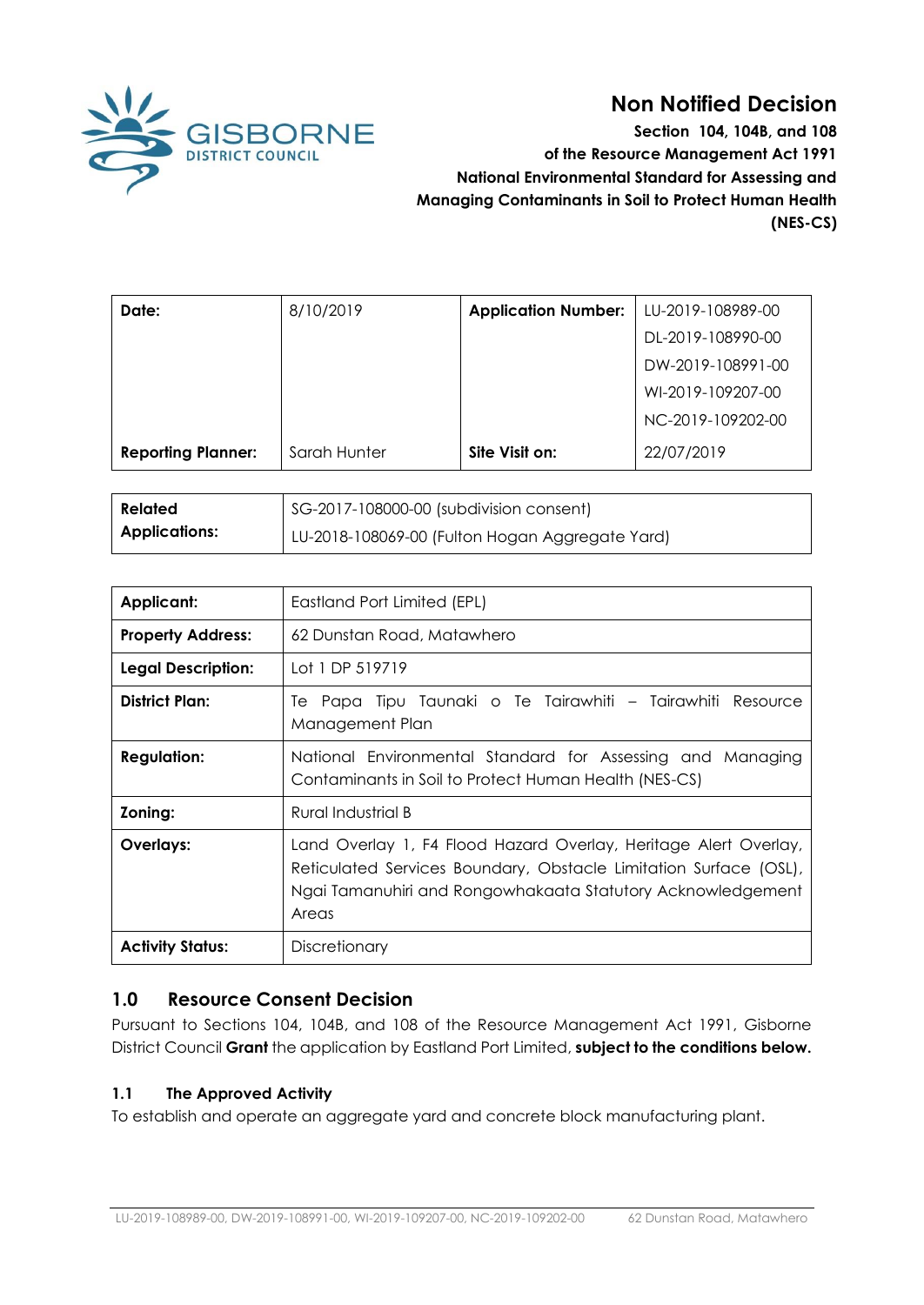## **1.2 Approved Plans**

| <b>Document</b>               | Prepared by:          | Reference No. | No. | Date:        |
|-------------------------------|-----------------------|---------------|-----|--------------|
| Geometric Design              | <b>CPS</b>            | J356-001      | D   |              |
| <b>Smart Shelters</b>         | <b>Smart Shelters</b> |               |     |              |
| Aggregate<br>Proposed<br>Yard | <b>CPS</b>            | INS0079/10    |     | 27 June 2019 |

*Please note that the plans which are approved are stamped Approved Plan and attached to this consent. A copy of the Officer's report is available upon request.*

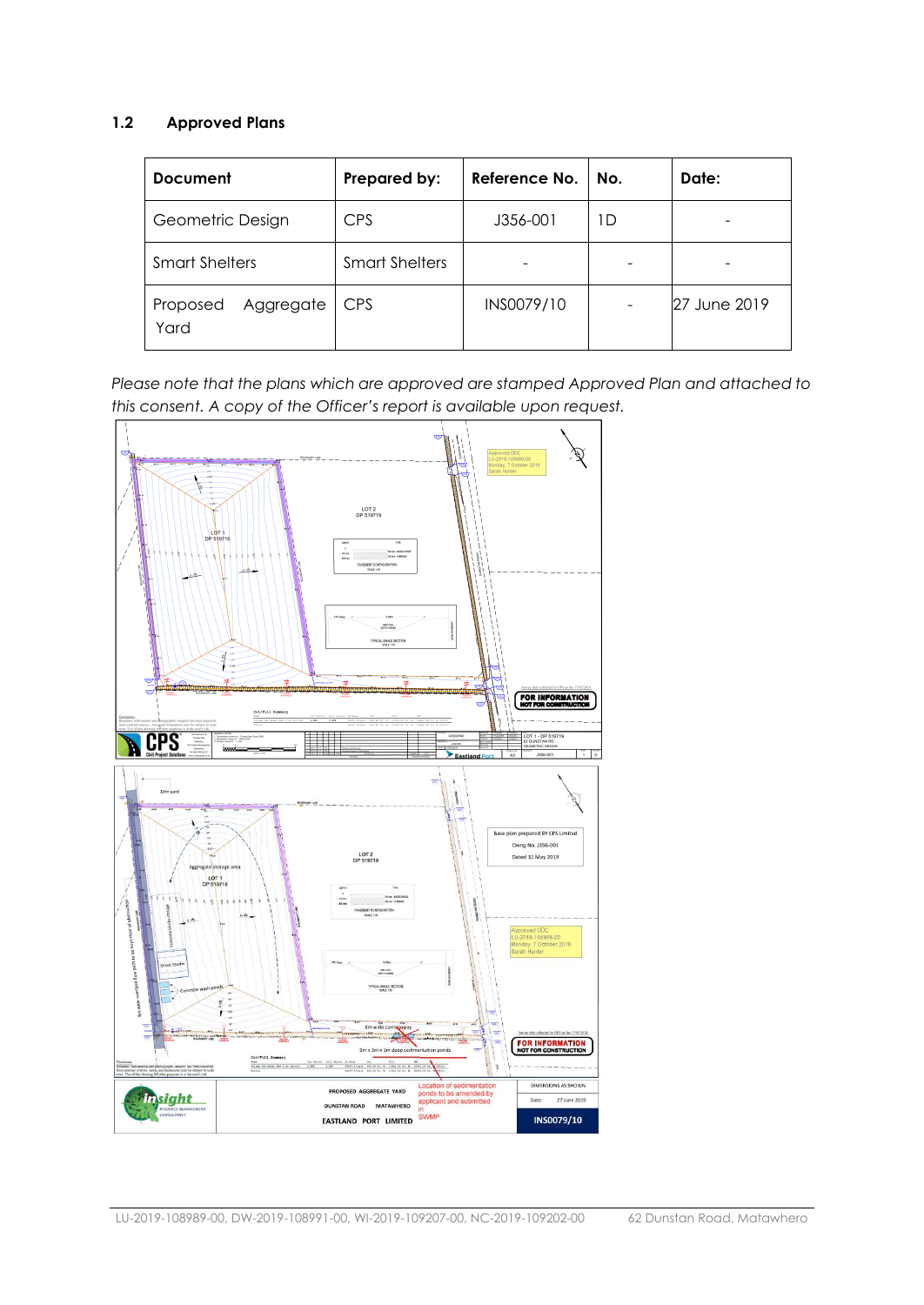

# **2.0 Conditions**

Pursuant to Section 108 of the Resource Management Act 1991 this consent is granted subject to the following conditions:

#### **General Conditions 1 - 4**

The proposal shall proceed in general accordance with the information and plans submitted in support of application numbers LU-2019-108989-00, DW-2019-108991-00, WI-2019-109207-00, NC-2019-109202-00 DL-2019-108990-00 and officially received by the Council on 28 June 2019 and further information received on 22<sup>nd</sup> July 2019 and 1<sup>st</sup> October 2019. This condition applies except as amended by the conditions below.

- 1. Pursuant to Section 36 of the Resource Management Act 1991, the consent holder shall pay the actual and reasonable costs incurred by the Gisborne District Council when monitoring the conditions of this consent.
- 2. The consent holder shall notify the Gisborne District Council Compliance and Monitoring Team in writing [\(compliance.admin@gdc.govt.nz\)](mailto:compliance.admin@gdc.govt.nz) at least two weeks prior to the commencement of activities associated with these consents.
- 3. The Gisborne District Council may serve notice on the Consent Holder of its intention to review the conditions of this resource consent six months after the commencement of this consent and within one month after the first anniversary of the commencement of this consent and within one month after each subsequent anniversary, for the following purposes:
	- a. To review the effectiveness of the conditions of this resource consent in avoiding, remedying and mitigating any adverse effects on the environment form the consent holder's activity and, if considered appropriate by the Consent Authority, to deal with such effects by way of further or amended conditions.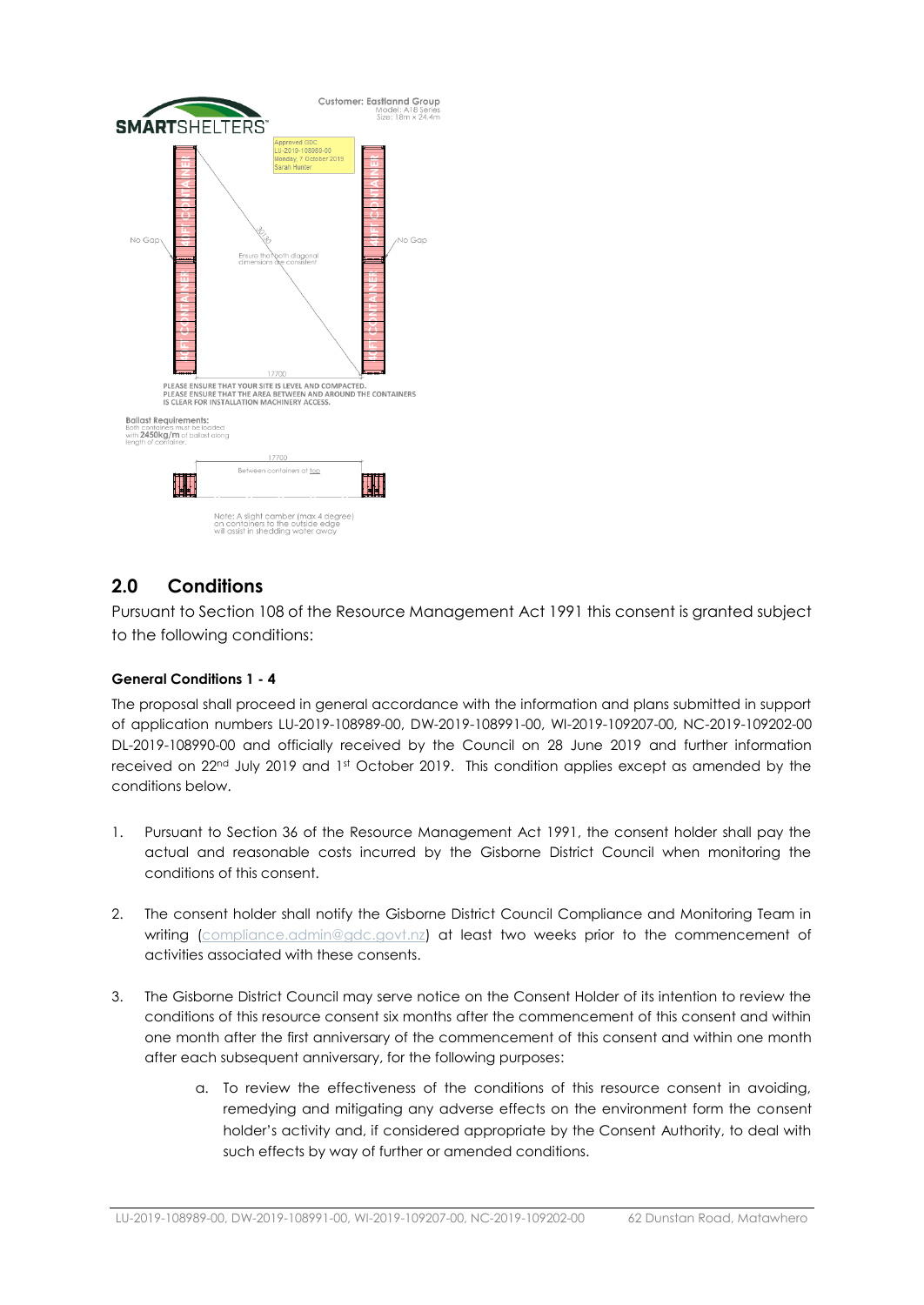- b. To review the appropriateness of conditions in the light of changes to relevant national standards, regulations and guidelines, and the relevant regional and district level plans.
- c. To impose additional, or modify existing conditions of consent relating, but not necessarily limited, to the matters specified hereunder if the Manager: Environment & Planning considers it necessary to deal with any adverse effect on the environment which may arise from the exercise of this consent and which is appropriate to deal with at a later date:
	- Noise management
	- Dust management
	- Stormwater management
	- Amenity Values
	- Erosion and Sediment Control
- 4. An Environmental Management Plan (EMP) shall be submitted for prior approval of the Consents Manager at least 10 working days prior to commencement of site development works onsite. The EMP shall include but not be limited to the following:
	- Yard Manager Details;
	- Stormwater Management Plan including (but not limited to):
		- a) A detailed description of yard practices that will be undertaken to reduce or remove debris and sediment that may become suspended within the yard runoff and which may reduce the capacity of the stormwater treatment and retention systems or which may contaminate the stormwater discharged from the site;
		- b) Monitoring programmes and measures to ensure compliance with conditions;
		- c) Contingency plans to deal with both Pollution incidents and Non-compliance with conditions;
		- d) A detailed description of the operation and maintenance of the surface stormwater runoff, treatment and disposal system including 'as built' drawings; and
		- e) Adherence to Auckland Technical Publication 10, equivalent.
	- Erosion and Sediment Control Plan (ESCP) in accordance Auckland Council's Guidance for Erosion and Sediment Control GD05 or equivalent;
	- Dust Management Plan including how dust will be managed to avoid the generation of objectionable or offensive dust travelling beyond the boundaries of the site;
	- Updated Contaminated Site Management Plan (CSMP);
	- Noise:
	- Site security;
	- Contingency Plans to deal with pollution incidents; and
	- Recording of any complaints.

#### **District Land Use Consent Conditions – LU-2018-108989-00**

That pursuant to section 104, 104B and 108 of the Resource Management Act 1991the application by Eastland Port Limited for the construction and operation of an aggregate yard at 62 Dunstan Road, Lot 1 DP 519719 is granted subject to the following conditions:

## **General conditions 1 – 4 and**

- 5. The Consent Holder shall ensure that all personnel working on the site shall be made aware of the Erosion and Sediment Control Plan and comply with its requirements. The approved Erosion and Sediment Control Plan and any modified plan shall be kept on site at all times.
- 6. Days and Hours of Operation shall be limited to 7am to 10pm, 7 days per week.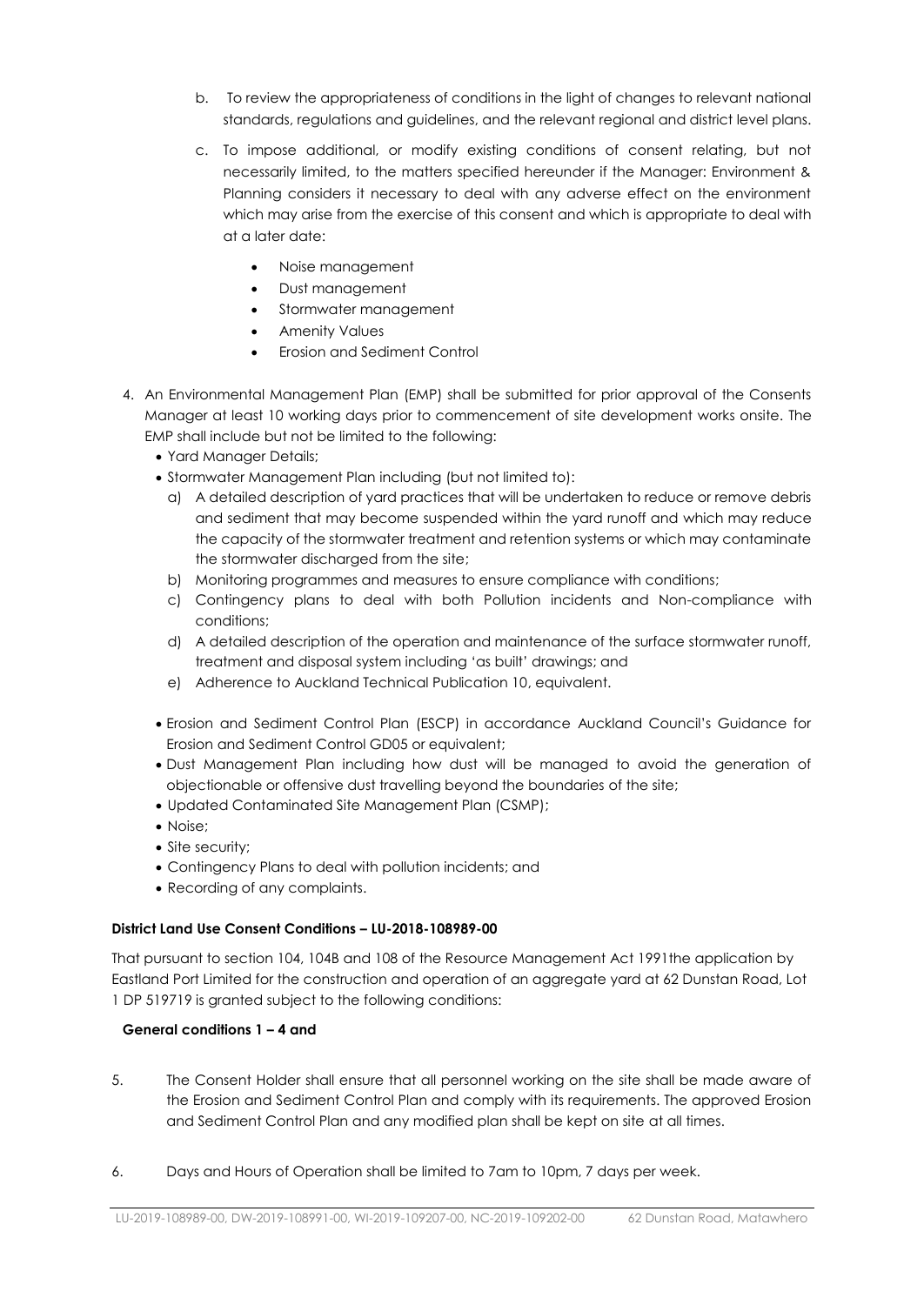7. The use shall be conducted so as to ensure that the average maximum noise level (L10) specified in the table below shall not be exceeded at the boundary of, or within any site zoned Industrial.

| <b>Generic Zone</b> | <b>AVERAGE MAXIMUM NOISE</b><br><b>LEVEL</b><br>$(L_{10})$ dBA at all times |  |
|---------------------|-----------------------------------------------------------------------------|--|
| Industrial and Port | 75                                                                          |  |

8. The use shall be conducted so as to ensure that the average maximum noise level (L10) and maximum noise level (Lmax) specified below are not exceeded at the notional boundary of any dwelling within the Rural Productive zone:

| <b>ZONE</b> | <b>AVERAGE MAXIMUM NOISE LEVEL</b><br>$(L_{10})$ dBA |                               | $(L_{max})$ dBA               |
|-------------|------------------------------------------------------|-------------------------------|-------------------------------|
|             | <b>DAY</b><br>0600-2100 hrs                          | <b>NIGHT</b><br>2100-0600 hrs | <b>NIGHT</b><br>2100-0600 hrs |
| Rural       | 55                                                   | 45                            | 70                            |

## **Regional Consent (Discharge to Water) DW-2019-108991-00**

That pursuant to section 104, 104B and 108 of the Resource Management Act 1991the application by Eastland Port Limited for a discharge to water consent associated with the construction and operation of an aggregate yard at 62 Dunstan Road, Lot 1 DP 519719 is granted subject to the following conditions:

#### **General Conditions 1-4 and**

- 9. The retention ponds for the concrete wash water shall be lined to ensure that pH altered water does not reach the groundwater beneath the site.
- 10. The retention ponds shall be bunded to minimise stormwater intrusion.
- 11. The retention ponds shall be inspected at a minimum frequency of once per fortnight. The ponds shall be maintained to ensure efficiency. Records of inspection and maintenance shall be held and made available upon request by the Consent Authority.
- 12. As soon as practicable after any rainfall events exceeding 25mm in a 24 hour period the Consent Holder shall inspect the stormwater retention ponds and outlets to ascertain if a discharge from the site is occurring. Should a discharge be apparent into the drain along Dunstan Road the discharge shall be assessed for all of the following characteristics:
	- Production of any conspicuous change in the colour or clarity of the receiving waters after reasonable mixing;
	- Any conspicuous floatable or suspended materials;
	- Scums or foams on receiving waters,
	- Any emission of objectionable odour
- 13. Should any of the characteristics listed in condition 12 above be detected, the Consent Holder shall:
	- a) Inspect the yard, and associated stormwater infrastructure to determine the possible source and cause; and
	- b) Identify those steps required to rectify those effects; and then
	- c) within 2 working days, liaise with the Council's Compliance Manager and provide, to their satisfaction, the following information: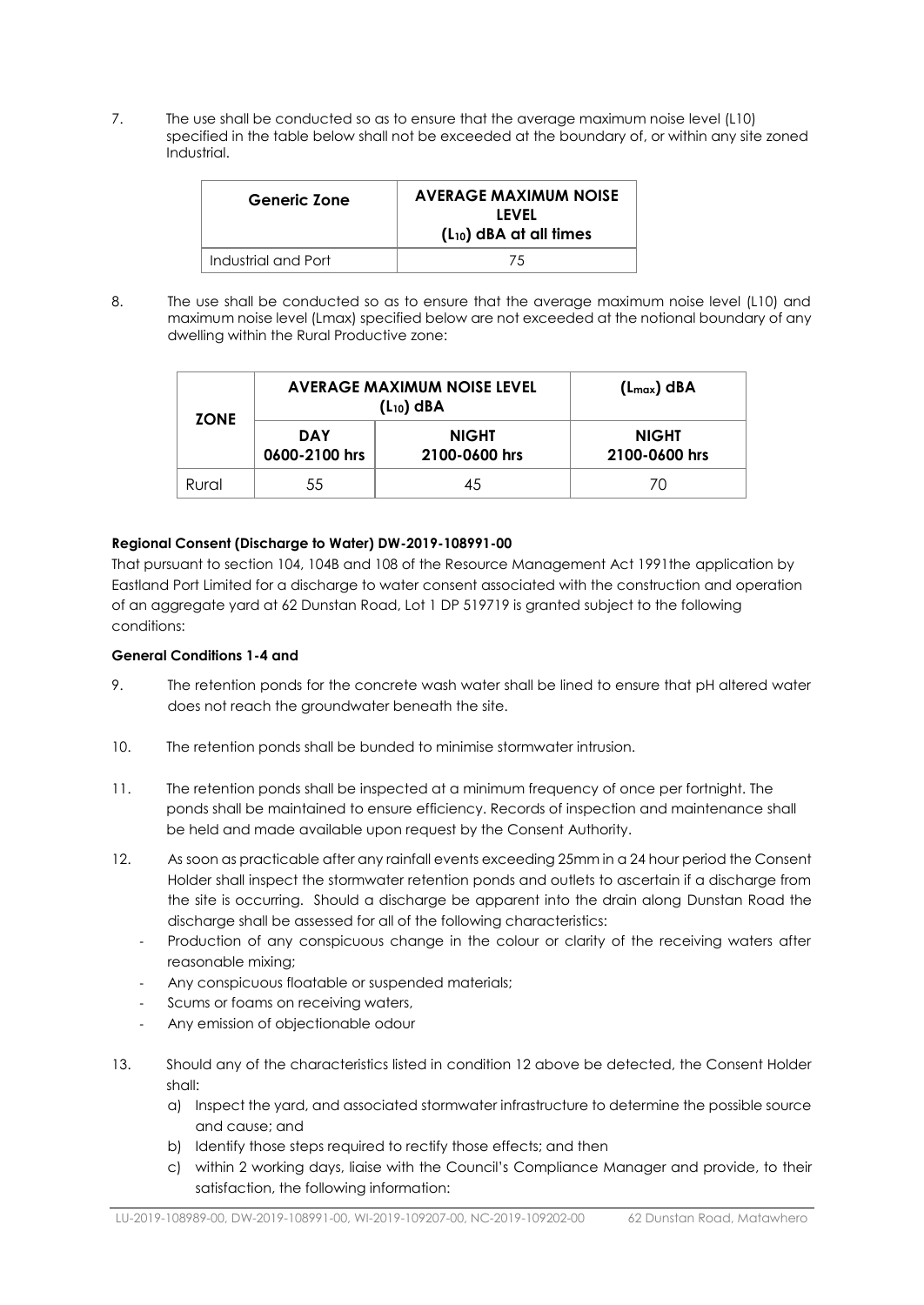- i. The extent of the apparent effects;
- ii. The inferred cause of the apparent effects;
- iii. The means the Consent Holder proposes to rectify the situation;
- iv. Any additional monitoring requirements;
- v. Frequency of reporting on rectifying the situation.
- 14. No cleaning agents shall be directly discharged into Corbins drain or onto ground at a location where it may enter any water course**.**
- 15. The consent holder shall at all times adopt the best practicable option to prevent or minimise any adverse effects of the discharge on any water body.
- 16. Notwithstanding the general responsibility imposed by the previous conditions, if for any reason (accidental or otherwise) other wastes or discharges associated with the permit holder's operation enters Corbins or No 4 Drains, the permit holder shall:
	- a. Immediately commence mitigation procedures to limit or prevent any actual or perceived adverse effects to any downstream waterways. All such actions are to be logged so that a complete record of actions will be available to the consent authority on request.
	- b. Notify the consent authority within 24 hours of discharge.
	- c. Report in writing to the Council's Compliance Manager within seven days, detailing the manner and cause of the discharge and steps taken to control and prevent its recurrence.
- 17. The Consent Holder shall commence water quality monitoring as soon as construction works commence onsite, and continue it quarterly. The monitoring shall determine compliance with the parameter limits specified in Condition 20, and shall be conducted to include each season.
- 18. Water quality samples shall be taken on the same day from all of the following locations:
	- a. Corbins drain at the northern end of the site (Background sample); and
	- b. Corbins Drain approximately 1m above the point where it discharges into No 4 Drain (compliance point).
- 19. All sampling and analysis required to meet the conditions of this consent shall be carried out by an International Accreditation New Zealand (IANZ) accredited laboratory for the parameters being tested and sampling procedures shall be in accordance with Australian and New Zealand Standards for water quality sampling (AS/NZS 5667.1:1998) or equivalent.
- 20. The samples shall be taken at the two sites specified in Condition 18 and be analysed for the following parameters for compliance with the limits at the compliance point:

| Parameter                        | Limit                                               | Units      |
|----------------------------------|-----------------------------------------------------|------------|
| рH                               | $6.5 - 8.5$                                         | $-LOG(H+)$ |
| Temperature                      | The temperature shall not be changed by more than 3 | Celcius    |
|                                  | degrees from background site                        |            |
| <b>Total Suspended</b>           | 100 g/m3 above the TSS at background site           | g/m3       |
| Solids <sup><math>1</math></sup> |                                                     |            |
| <b>Total Petroleum</b>           | 15 g/m3 above TPH at back ground site               | q/m3       |
| Hydrocarbons <sup>1</sup>        |                                                     |            |
| Dissolved Oxygen <sup>2</sup>    | 0.09 g/m3 below the DO at background site           | g/m3       |
| Dissolved Copper <sup>2</sup>    | 0.0025 g/m3 above Cu at back ground site            | q/m3       |
| Dissolved Lead <sup>2</sup>      | 0.0094 g/m3 above Pb at back ground site            | g/m3       |
| Dissolved Zinc <sup>2</sup>      | 0.031 g/m3 above Zn at back ground site             | g/m3       |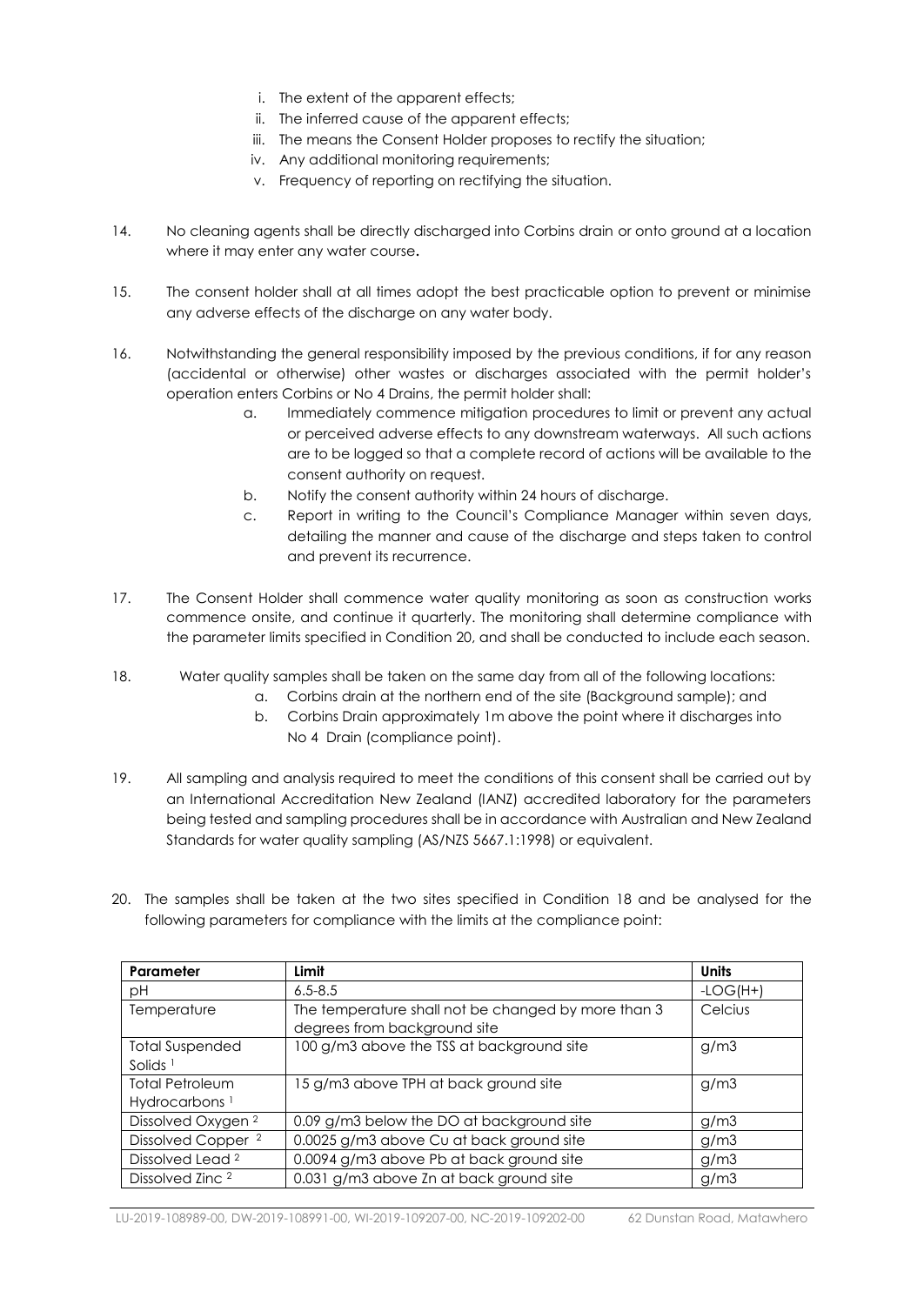Notes:

- *1. Environmental Guidelines for Water Discharges from Petroleum Industry Sites in New Zealand 1998 Section 8.2*
- *2. ANZECC guidelines 2000*
- 21. A field sheet shall be completed on each day of water quality sampling and shall include (but not be limited to): date, time, sampler, weather conditions, time since last rainfall event, surrounding environmental conditions and sample location.
- 22. Sample analysis results of the parameters prescribed in Condition 20 and associated field sheets shall be provided to the Council no later than 21 working days after the sample collection has occurred.
- 23. If a sampling result outlined in Condition 20 shows a parameter limit is exceeded at the discharge compliance sampling point, the Council's Compliance Manager shall be immediately notified of that exceedance; and the results of the water sampling shall be forwarded to the Council's Compliance Manager within 24 hours of the sample result being made available. A further sample shall be taken for the failed test parameter at the next available time that there is sufficient runoff to enable sampling to occur, unless otherwise directed by the Council's Compliance Manager.

The Consent Holder shall also:

- a. Immediately inspect the site, sediment and retention ponds for any signs that may identify possible causes of non-compliance,
- b. If the second sample results also exceed a parameter limit the consent holder shall carry out a further sample and analysis for that parameter at the next available discharge event.
- c. Re-inspect the site, sediment and retention ponds immediately for any signs of the possible cause of the contamination.
- d. Liaise with the Council's Compliance Manager and:
	- i. Identify and provide the extent of the non-compliance;
	- ii. Identify and provide the inferred cause of the non-compliance;
	- iii. Develop proposals for ongoing monitoring;
	- iv. Develop proposals to rectify the non-compliance.
	- v. Implement any necessary modifications to the treatment system or other remedial action required by the Council within agreed timeframes.
- 24. The water quality monitoring regime shall be reviewed by the Gisborne District Council following 2 consecutive years of compliance.
- 25. This consent shall expire on 9 October 2034.

#### **Regional Consent (Discharge to Land) DL-2019-108990-00**

That pursuant to section 104, 104B and 108 of the Resource Management Act 1991the application by Eastland Port Limited for a discharge to land consent associated with the construction and operation of an aggregate yard at 62 Dunstan Road, Lot 1 DP 519719 is granted subject to the following conditions:

#### **General Conditions 1-4 and**

26. This consent shall expire on 9 October 2054.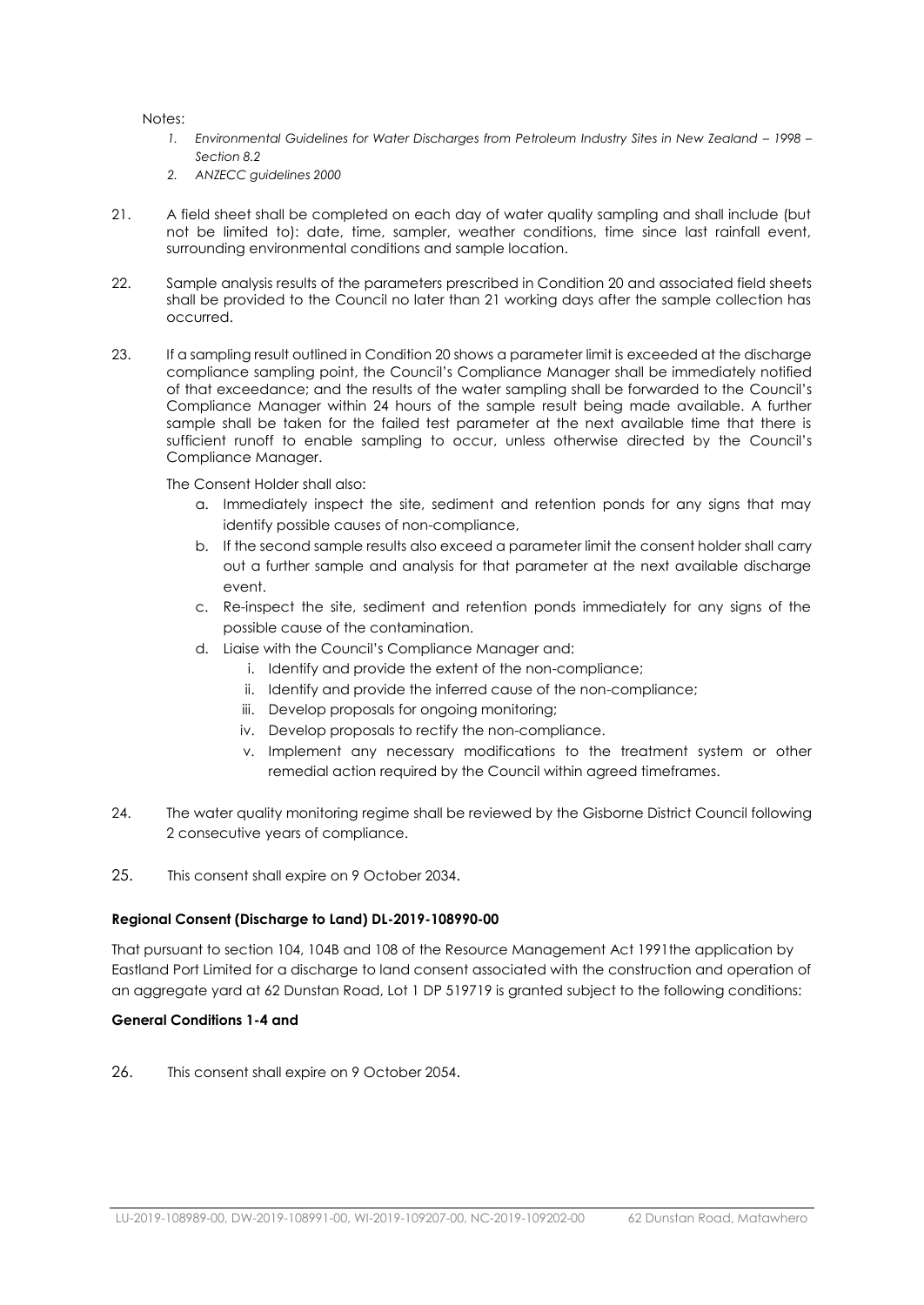#### **Regional Water Permit – (Diversion) WI-2019-109207-00**

That pursuant to section 104, 104B and 108 of the Resource Management Act 1991the application by Eastland Port Limited for a discharge consent for the diversion of flood waters associated with the construction and operation of an aggregate yard at 62 Dunstan Road, Lot 1 DP 519719 is granted subject to the following conditions:

#### **General conditions 1-4 and**

27. The consent holder shall ensure that all earthworks are carried out in accordance with the approved Drawings.

#### **National Environmental Standard for Assessing and Managing Contaminants in Soil to Protect Human Health (NES) NC-2019-109202-00**

That pursuant to Regulation 11(2) NES-CS, the application by Eastland Port Ltd for the change of use of a piece of land associated with the construction and operation of an aggregate yard at 62 Dunstan Road, Lot 1 DP 519719 is granted subject to the following conditions:

#### **General conditions 1-4 and**

- 28. The Contaminated Site Management Plan (CSMP) shall be updated to reflect the application site and application. A copy of the updated CSMP must be submitted to Council's Compliance Manager for certification at least 10 working days prior to works commencing onsite.
- 29. A Contaminated Land SQEP shall manage the movement of asbestos impacted soil to the site and produce a Site Validation Report (SVR) that documents the process. The SVR shall be submitted to Council's Compliance Manager within two months of the completion of earthworks on site.
- 30. The contaminated material shall either be capped and/or stabilised to reduce water permeability and increase durability to prevent the mobilisation of asbestos fines, lead, zinc and copper.
- 31. The capping layer shall be maintained in an adequate state of repair at all times to ensure water permeability is minimised and the mobilisation of contaminants is prevented.
- 32. The monitoring and management methodology of the capping layer shall be included in the updated Environmental Management Plan required in condition 4.
- 33. Results of the monitoring of the capping layer shall be provide to Council's Compliance Manager in an Annual Report submitted prior to 31 October each year.

#### **ADVICE NOTES**

- a) In accordance with section 125(1) of the Resource Management Act 1991, a resource consent lapses **5 years** after the date of commencement of the consent unless the consent is given effect to or an application is made and granted for an extension of time.
- b) All work or discharge to or within the road reserve requires a Corridor Access Request (CAR). This includes any upgrades to vehicle crossings and the installation of infrastructure, services. A Corridor Access Request (CAR) can be made via the BeforeUDig web site or directly to Gisborne District Council. A Traffic Management Plan for the works shall be submitted with the CAR.
- c) Archaeological deposits and possible Waahi Tapu sites must be treated with sensitivity. Should any archaeological deposits be identified during development the contractor/occupier should avoid effects to the deposits and contact Heritage New Zealand Pouhere Taonga, Department